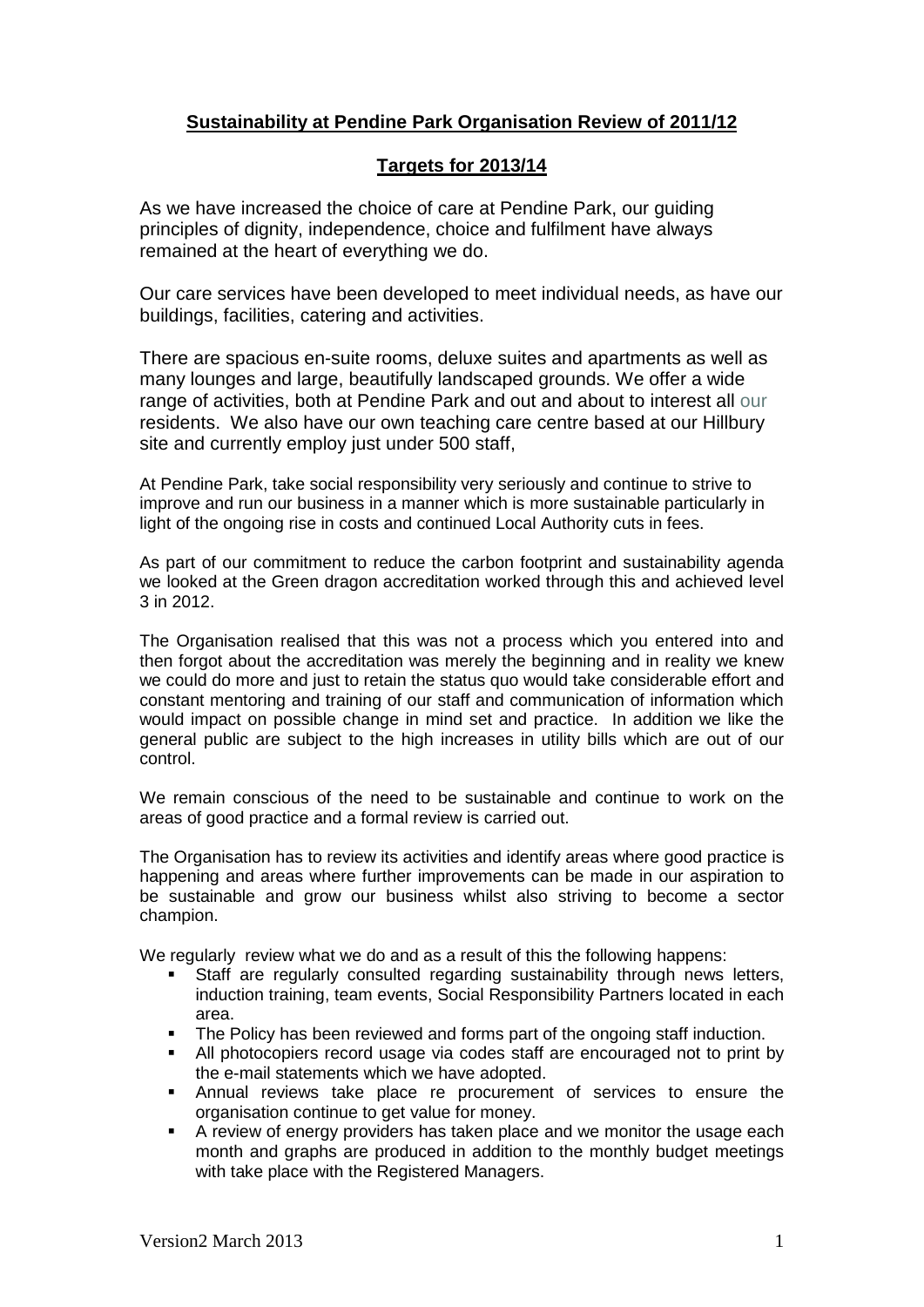- Budgets are reviewed, set and agreed annually with the Directors, finance team and managers and closely monitored each month there after minutes are in place supporting this.
- Staff partners are involved in the induction and training of staff and Social Responsibility Partners mentor and support staff in applying best practice particularly with regards to preventing waste.
- Monthly budget meetings take place between the Operations Manager and the Homes Managers and they drill down on usage and budget controls areas of concerns and agree actions minutes are recorded.
- Managers agenda ideas for improvement on their team meetings and for ease of understanding graphs are produced monthly to show increase or decrease in usage over a wide range of areas for staff information.
- We ensure that our contractors are aware of our policy and follow best practice.

#### **Objectives for 2012**

#### **Our Objectives for 2012 were to:**

- 1. Be assessed in line with Green dragon criteria this will not only give us feedback on the work to date and assure us that we are heading in the right direction but it will also highlight areas of further improvement. **Timescales:** to be assessed before the end of March 2012 **This was achieved and Level 3 awarded.**
- 2. We want to revisit our policy as part of team meetings and team events. **Timescales**: Monthly team meetings twice yearly team events. **Completed full review of Policy which took place in January 2013 this forms part of our revised pre diploma training and ahs been incorporated into the Training toolkits recently produced.**
- 3. We aim to reduce overall spend by 2% by year end 2013. **We have not achieved this and continue to work on this area.**
- 4. Our staff get involved through a range of methods and we aim to continue improving communication and involvement with staff through Executive team, Managers, Social Responsibility Partners and team leaders. **There has been a significant amount of work in this area we have brought in training hubs where staff can update themselves with information introduced new methods of training through tool kits and introduced team leaders and mentors. In addition meetings have taken place with the night staff to get their ideas and views and Mr Kreft has introduced Meet Mario days where staff can book an appointment to discuss anything they wish with Mario. A monthly communication note goes out to staff with payslips providing further opportunity to communicate important information quickly.**
- 5. Contact details of who is responsible for environment matters are available in the home and will be available on our web site by spring 2013.

**We updated our website to include an area specific to sustainability we also made available to all our targets/objectives and our policy on sustainability.**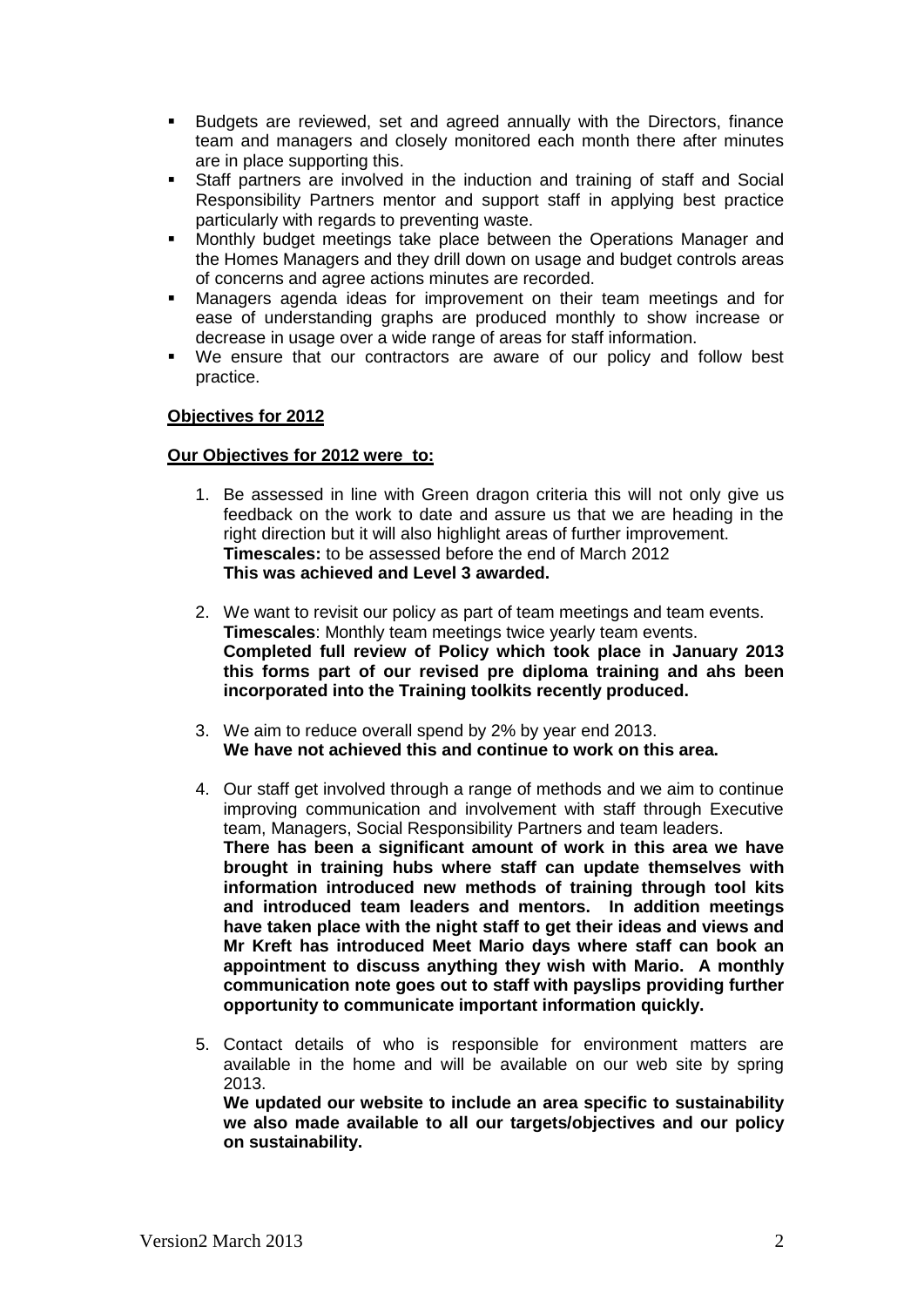6. We have a communications policy in place and this ensures that staff receiving calls on our switchboard are aware of who to contact now regarding sustainability and or environmental issues. **This appears to be working and I have received e mails and correspondence reflective of my involvement in this area. The web site also identifies me as the contact.**

We reviewed most aspects of this plan on a monthly basis as a result of this we quickly identified areas which were causing concern and the information told us we needed to drill down further on certain areas.

An excellent example of this is laundry services:

As you will appreciate this is a big cost to the Organisation in terms of equipment, products and staffing however there is also a cost to the client in terms of the initial purchase of items and replacement when no longer serviceable.

We identified that staff were sending laundry through in huge quantities some of which was incorrectly bagged, not labelled therefore had the potential that it may not be returned to the correct client and could be a cross infection issue or even laundered incorrectly.

We put together a log which the laundry staff completed where we logged the quantity of laundry coming through per home each day and the types of bags. We quickly identified that at times the laundry was not bagged correctly in breach of our cross infection procedures. In addition to this we did random checks to identify how many items of clean clothing were being sent which was in fact causing an abuse to clients clothing as it being washed so frequently for example: best trousers, cardigans.

Once we had sufficient data we used this evidence and the budgets to advise Managers of the poor practice and to ensure that all staff had the correct information and training we put together new training material and rolled this out supported by the laundry team, partners, managers and team leaders and random checks were made within each home.

We have seen an improvement in this area but realise that we can not take our focus of this and will need to continue to implement review and tweak the processes accordingly.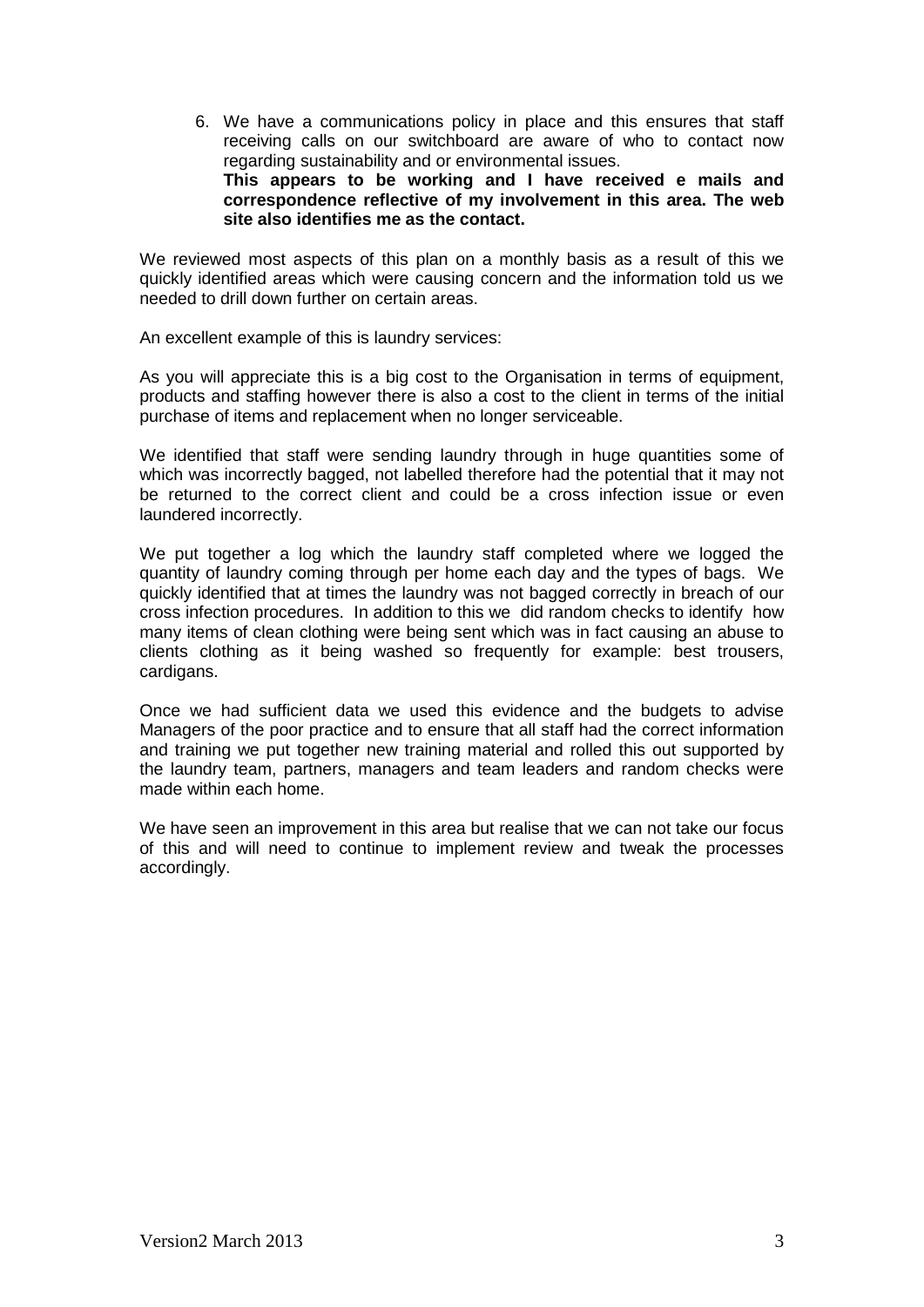# **Pendine Park Environmental**

Improvement Plan 2013 - 2014

| Objective 1 | Improve the conservation and enhancement of biodiversity within<br>Pendine Park, Wrexham and North Wales.                                                                            |
|-------------|--------------------------------------------------------------------------------------------------------------------------------------------------------------------------------------|
| Target      | To make our staff and visitors aware of the importance of this<br>subject we need to communicate with them our intentions and<br>aspirations and the policy which we all sign up to. |
|             | We will revisit this policy on an annual basis as part of the team<br>events and team meetings.                                                                                      |
| Outcome     |                                                                                                                                                                                      |

| Objective 2 | Minimise the impact on climate change by reducing green house<br>gas emissions.   |
|-------------|-----------------------------------------------------------------------------------|
| Target      | Continue to increase on site training for all staff thus reducing co2<br>further. |
| Outcome     |                                                                                   |

| Objective 3 | To reduce our consumption of natural resources.                                                                                                                                                        |
|-------------|--------------------------------------------------------------------------------------------------------------------------------------------------------------------------------------------------------|
| Target      | Continue to monitor usage of printing facilities and look at<br>alternative ways of providing information which does not require<br>printing. Place messages onto all e mails encouraging staff not to |
| Outcome     | print wherever possible.                                                                                                                                                                               |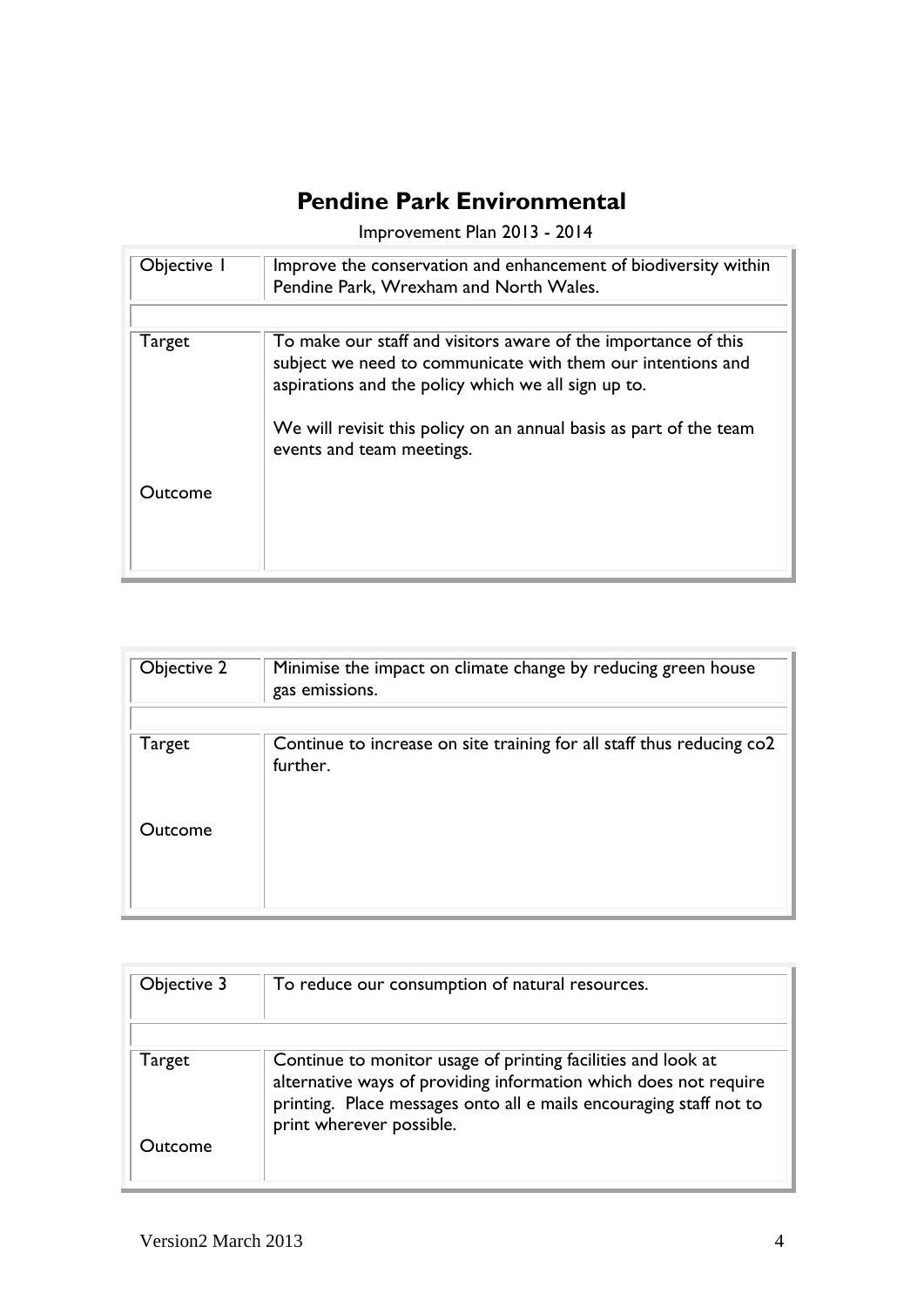| Objective 4 | To reduce our consumption of natural resources.                                                                                                   |
|-------------|---------------------------------------------------------------------------------------------------------------------------------------------------|
| Target      | To reduce our energy consumption through improving staff<br>awareness and practices and replace all light bulbs with low<br>energy, as re fitted. |

| Objective 5 | To be re assessed in line with Green Dragon criteria to provide<br>us with feedback on work to date, highlight areas of further<br>improvement. |
|-------------|-------------------------------------------------------------------------------------------------------------------------------------------------|
| Target      | To be assessed before the end of May 2013                                                                                                       |
| Outcome     | Completed and Green Dragon retained                                                                                                             |

| Reference                        |                                                                                                                                                                                                               |
|----------------------------------|---------------------------------------------------------------------------------------------------------------------------------------------------------------------------------------------------------------|
|                                  |                                                                                                                                                                                                               |
| Objective                        | Improve the conservation and enhancement of biodiversity<br>within Pendine Park, Wrexham and North Wales.                                                                                                     |
|                                  |                                                                                                                                                                                                               |
| <b>Target</b>                    | To make our staff and visitors aware of the importance of<br>this subject we need to communicate with them our<br>policy which we all sign up to and will be reviewed<br>annually.                            |
|                                  |                                                                                                                                                                                                               |
| <b>Target Completion</b><br>Date | January 2014                                                                                                                                                                                                  |
|                                  |                                                                                                                                                                                                               |
| Performance<br>Indicator         | All existing staff will be aware of our policy, will<br>٠<br>follow it and receive information against this.<br>The policy will have been reviewed in January 2014<br>Low energy light bulbs will be in situ. |
|                                  |                                                                                                                                                                                                               |
| Relevance                        | The Social Responsibility on the Organisation to be<br>٠<br>proactive in reducing emissions.                                                                                                                  |
|                                  |                                                                                                                                                                                                               |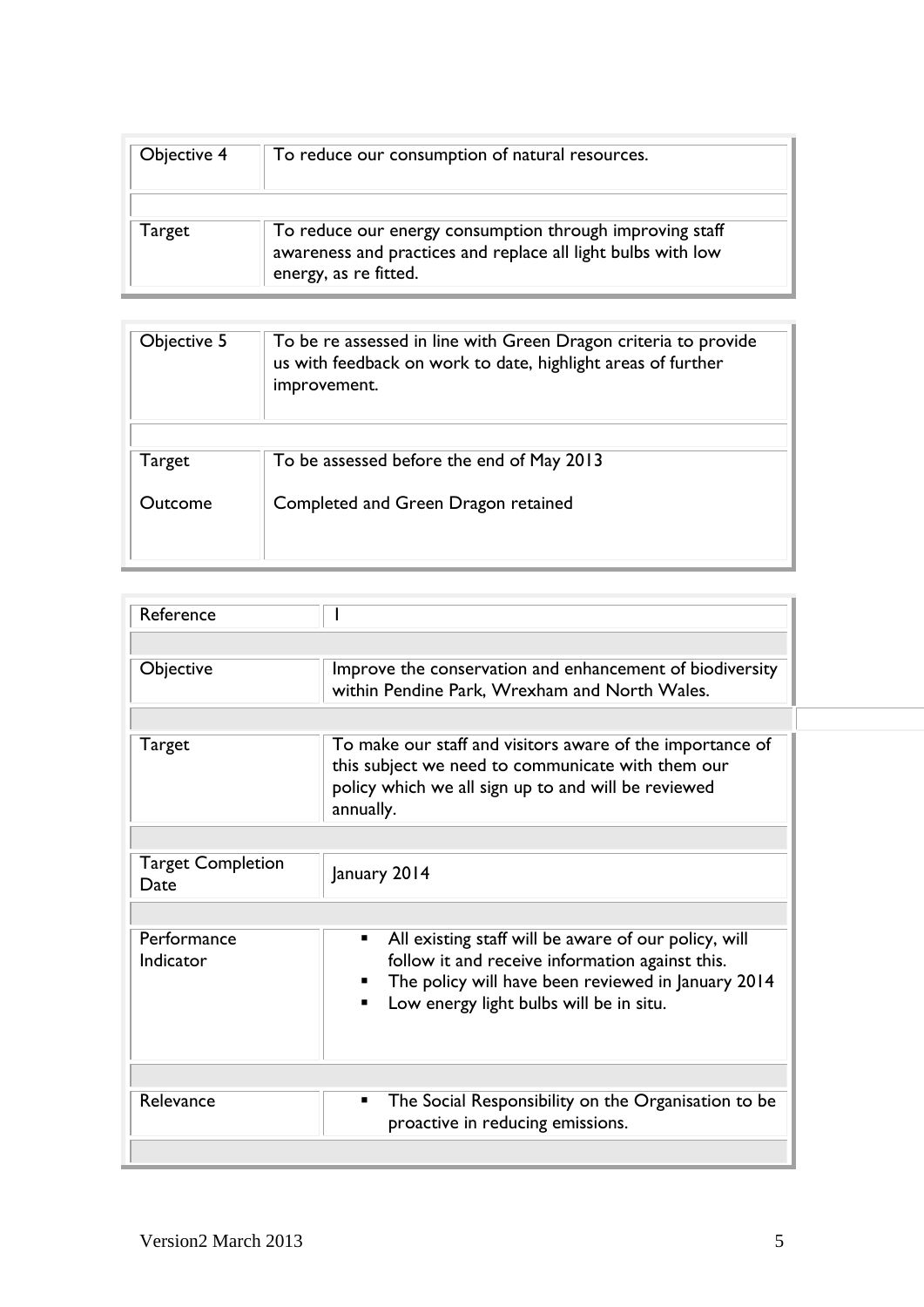| Method                      | All staff will receive induction into our sustainability<br>policy and information on how they can make a<br>difference.<br>All new staff will be inducted into our sustainability<br>. .<br>policy.<br>Our Policy will also be placed on to our web site<br>Staff will be provided with monthly information to<br>. .<br>enable them to see how we are doing in a simple<br>format.<br>This will be a regular agenda item at staff meetings.<br>Talk and Task agendas will include aspects of social<br>п.<br>responsibility. |
|-----------------------------|--------------------------------------------------------------------------------------------------------------------------------------------------------------------------------------------------------------------------------------------------------------------------------------------------------------------------------------------------------------------------------------------------------------------------------------------------------------------------------------------------------------------------------|
| Responsibility              | <b>Business &amp; Operations Manager</b>                                                                                                                                                                                                                                                                                                                                                                                                                                                                                       |
|                             |                                                                                                                                                                                                                                                                                                                                                                                                                                                                                                                                |
| Implementation              | <b>Business &amp; Operations Manager</b><br><b>Executive Team</b><br><b>Managers</b><br><b>Partners</b>                                                                                                                                                                                                                                                                                                                                                                                                                        |
|                             |                                                                                                                                                                                                                                                                                                                                                                                                                                                                                                                                |
| <b>Monitoring Methods</b>   | Report review process<br><b>Internal Audits</b>                                                                                                                                                                                                                                                                                                                                                                                                                                                                                |
|                             |                                                                                                                                                                                                                                                                                                                                                                                                                                                                                                                                |
| <b>Monitoring Resources</b> | Finance & Administration Team<br><b>Directors</b>                                                                                                                                                                                                                                                                                                                                                                                                                                                                              |

| Reference                        | $\overline{2}$                                                                                               |
|----------------------------------|--------------------------------------------------------------------------------------------------------------|
|                                  |                                                                                                              |
| Objective                        | Minimise the impact on climate change by reducing green<br>house gas emissions.                              |
|                                  |                                                                                                              |
| Target                           | To reduce the household waste per person and where<br>waste is produced we increase the amount of recycling. |
|                                  |                                                                                                              |
| <b>Target Completion</b><br>Date | <b>Review April 2014</b>                                                                                     |
|                                  |                                                                                                              |
| Performance<br>Indicator         | All data required for the investigation is gathered and<br>reviewed.                                         |
|                                  |                                                                                                              |
| Relevance                        | Pendine park not only want to reduce green house gases<br>but also the associated costs to the Organisation. |
|                                  |                                                                                                              |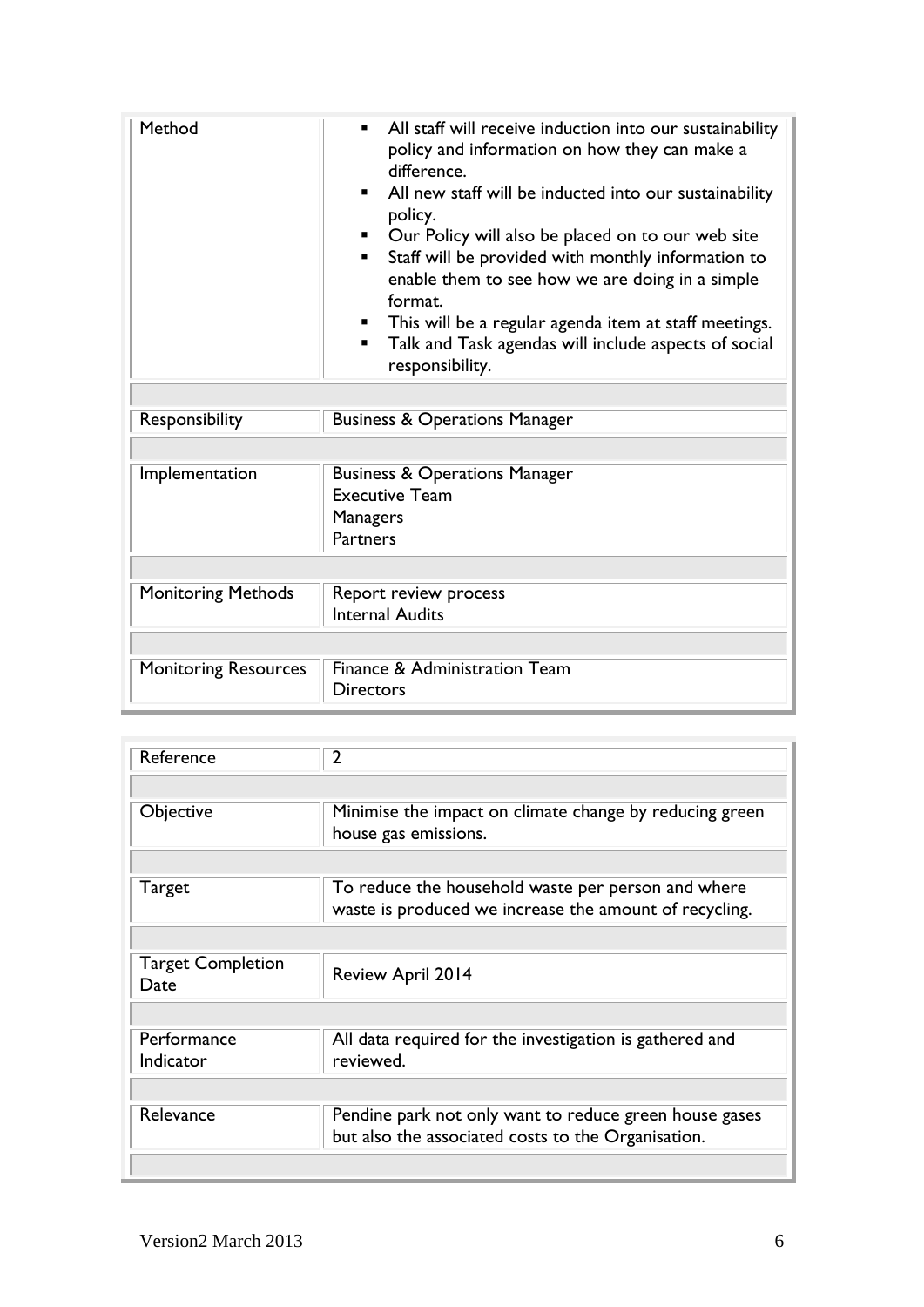| Method                      | We will be able to compare previous waste quantities and<br>costs against this years. |
|-----------------------------|---------------------------------------------------------------------------------------|
|                             |                                                                                       |
| Responsibility              | <b>Business and Operations Manager</b>                                                |
|                             | Finance team                                                                          |
|                             | <b>Training Department</b>                                                            |
|                             |                                                                                       |
| Implementation              | <b>Executive Management Team</b>                                                      |
|                             | <b>Directors</b>                                                                      |
|                             |                                                                                       |
| <b>Monitoring Methods</b>   | Ongoing monitoring of waste recycled and composted                                    |
|                             | along with costs.                                                                     |
|                             |                                                                                       |
| <b>Monitoring Resources</b> | Information from waste company                                                        |
|                             | <b>Budget information</b>                                                             |

| Reference                        | 3                                                                                                                                                        |
|----------------------------------|----------------------------------------------------------------------------------------------------------------------------------------------------------|
|                                  |                                                                                                                                                          |
| Objective                        | To actively promote tidy towns initiative.                                                                                                               |
|                                  |                                                                                                                                                          |
| Target                           | As part of the community the organisation and is staff have<br>a responsibility to ensure that our premises and the local<br>areas are free from litter. |
|                                  |                                                                                                                                                          |
| <b>Target Completion</b><br>Date | March 2014                                                                                                                                               |
|                                  |                                                                                                                                                          |
| Performance                      | Staff will be made aware of this initiative.                                                                                                             |
| Indicator                        | Organisation and immediate local community                                                                                                               |
|                                  | premises will be free of litter and cigarette ends.                                                                                                      |
|                                  | Dropping of litter in local area will improve.<br>$\blacksquare$                                                                                         |
|                                  |                                                                                                                                                          |
| Relevance                        | Pendine sustainability and Environmental Policy                                                                                                          |
|                                  |                                                                                                                                                          |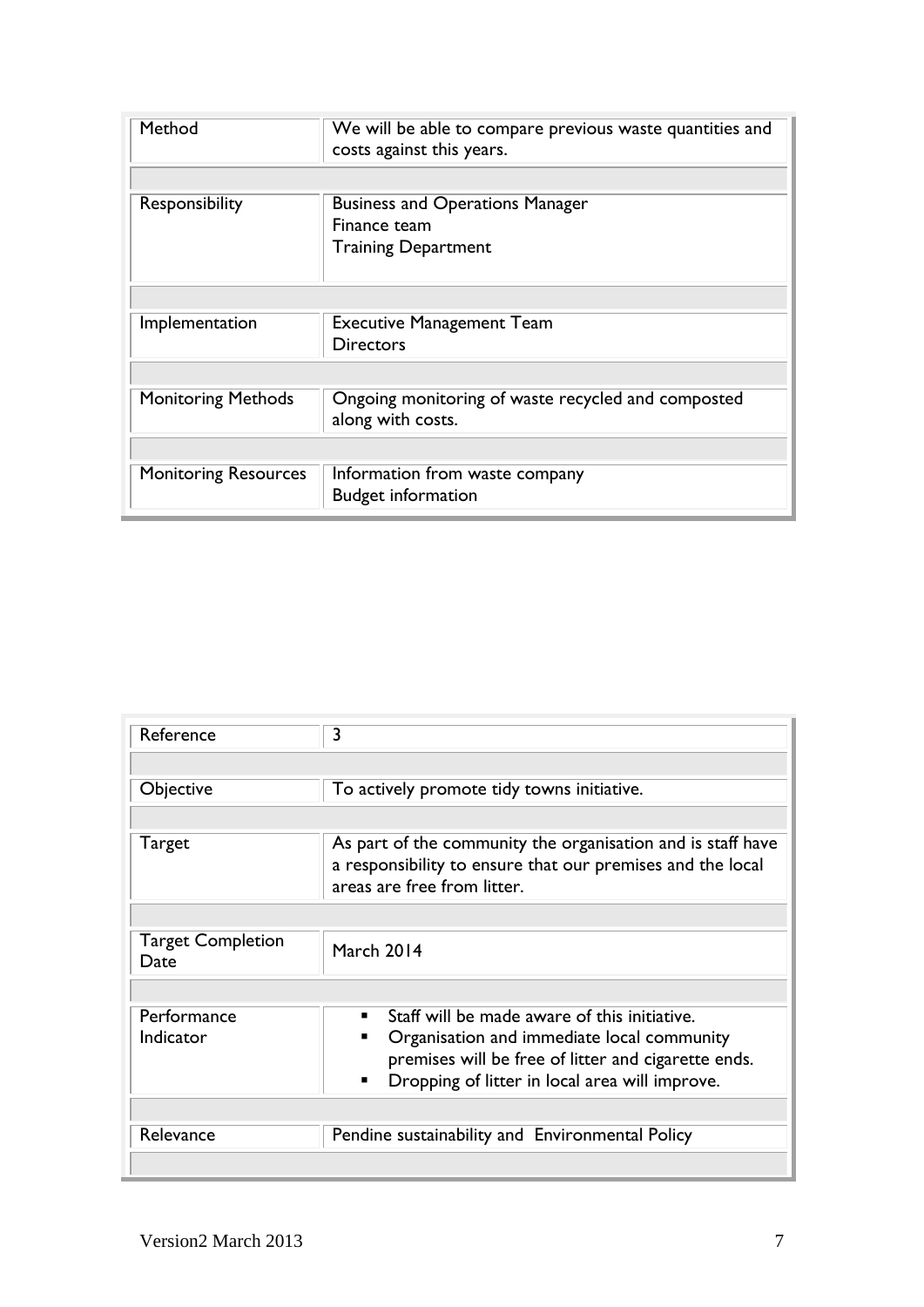| Method                      | Internal audit of data.                                               |  |
|-----------------------------|-----------------------------------------------------------------------|--|
|                             |                                                                       |  |
| Responsibility              | <b>Business and Operations Manager</b>                                |  |
|                             |                                                                       |  |
| Implementation              | Data collection.                                                      |  |
|                             | Data comparison.                                                      |  |
|                             | Notify staff of current status and areas where they can               |  |
|                             | assist in making improvements to their area of work and<br>community. |  |
|                             | Encourage staff to communicate with their families and                |  |
|                             | friends and also encourage best practice.                             |  |
|                             |                                                                       |  |
| <b>Monitoring Methods</b>   | Internal audits of environment standards                              |  |
|                             | Feedback from gardeners who view first hand                           |  |
|                             | Organisation and local areas external to gates.                       |  |
|                             | Audits.                                                               |  |
|                             |                                                                       |  |
| <b>Monitoring Resources</b> | <b>Executive Management Team</b>                                      |  |
|                             | <b>Finance Team</b>                                                   |  |
|                             | Directors                                                             |  |
|                             | Managers                                                              |  |

| Reference                        | 4                                                                                                                                         |
|----------------------------------|-------------------------------------------------------------------------------------------------------------------------------------------|
|                                  |                                                                                                                                           |
| Objective                        | To reduce our consumption of natural resources.                                                                                           |
|                                  |                                                                                                                                           |
| <b>Target</b>                    | To reduce our energy consumption by 2%                                                                                                    |
|                                  |                                                                                                                                           |
| <b>Target Completion</b><br>Date | May 2014                                                                                                                                  |
|                                  |                                                                                                                                           |
| Performance<br>Indicator         | Staff will be aware of this and have received information<br>and training.<br>current use available<br>Monthly readings of all future use |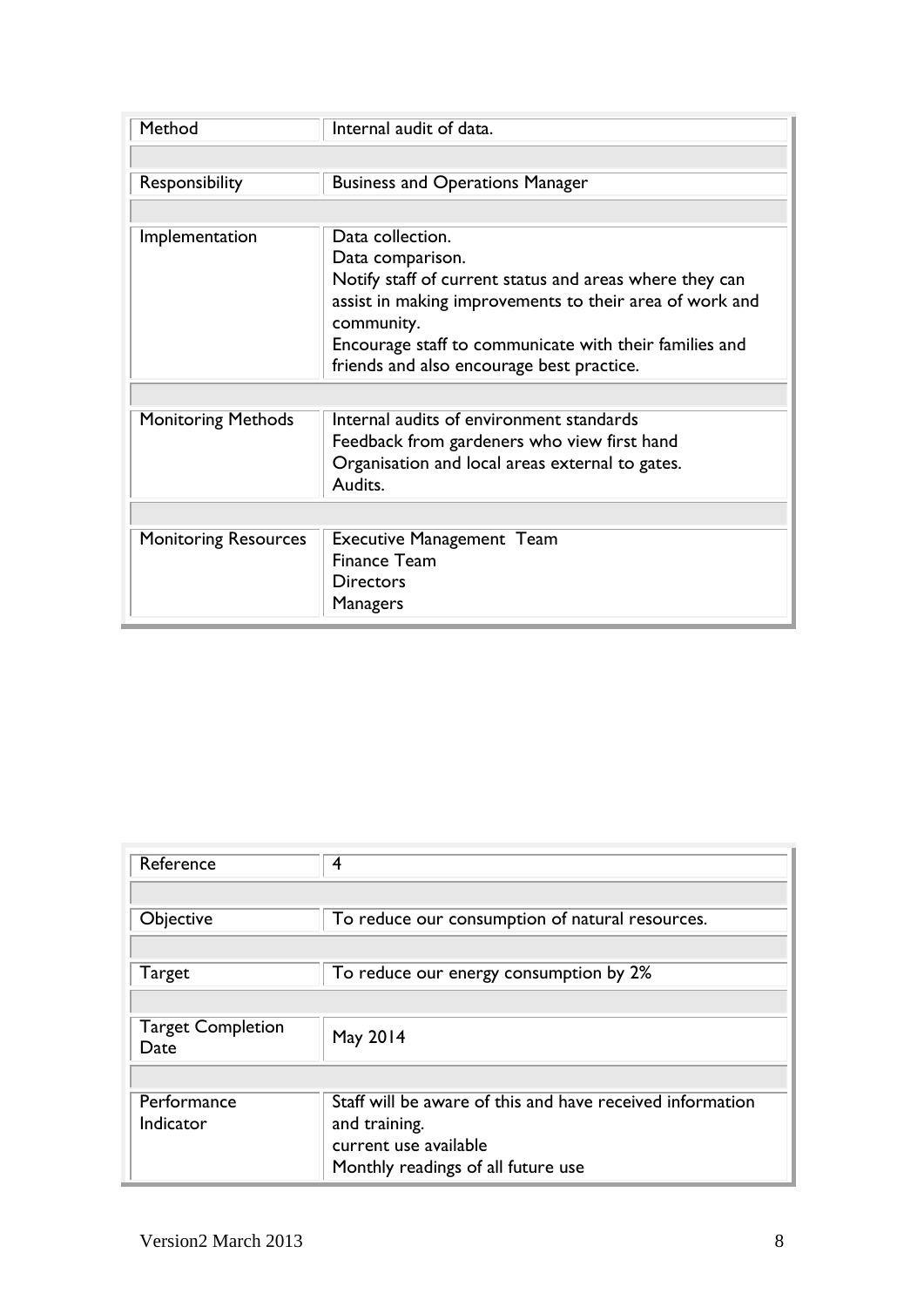|                             | To re procure contracts in Autumn 2013<br>Monthly monitoring of use is communicated to Registered<br>Managers in a graph format and also figures.<br>Will be Itemised at Team meetings for discussion and<br>sharing of graph information to teams<br>Monthly budget meetings with managers will be held and<br>minutes recorded to support them in achieving reductions. |
|-----------------------------|---------------------------------------------------------------------------------------------------------------------------------------------------------------------------------------------------------------------------------------------------------------------------------------------------------------------------------------------------------------------------|
| Relevance                   | Pendine sustainability and Environmental Policy                                                                                                                                                                                                                                                                                                                           |
| Method                      | Internal audit of data.                                                                                                                                                                                                                                                                                                                                                   |
| Responsibility              | <b>Business and Operations Manager</b>                                                                                                                                                                                                                                                                                                                                    |
| Implementation              | Data collection.<br>Data comparison.<br>Staff induction<br>Set up graphs for information<br>Notify staff of current costs.<br>Notify staff of improvements or deterioration                                                                                                                                                                                               |
| <b>Monitoring Methods</b>   | Internal audits of present resource consumption.<br>Internal audits of future resource consumption -<br>monitored monthly and information circulated in graph<br>format.<br>Monthly monitoring of budgets.<br>Improved recording of information.                                                                                                                          |
|                             |                                                                                                                                                                                                                                                                                                                                                                           |
| <b>Monitoring Resources</b> | <b>Executive Management Team</b><br><b>Finance Team</b><br>Directors<br><b>Managers</b>                                                                                                                                                                                                                                                                                   |